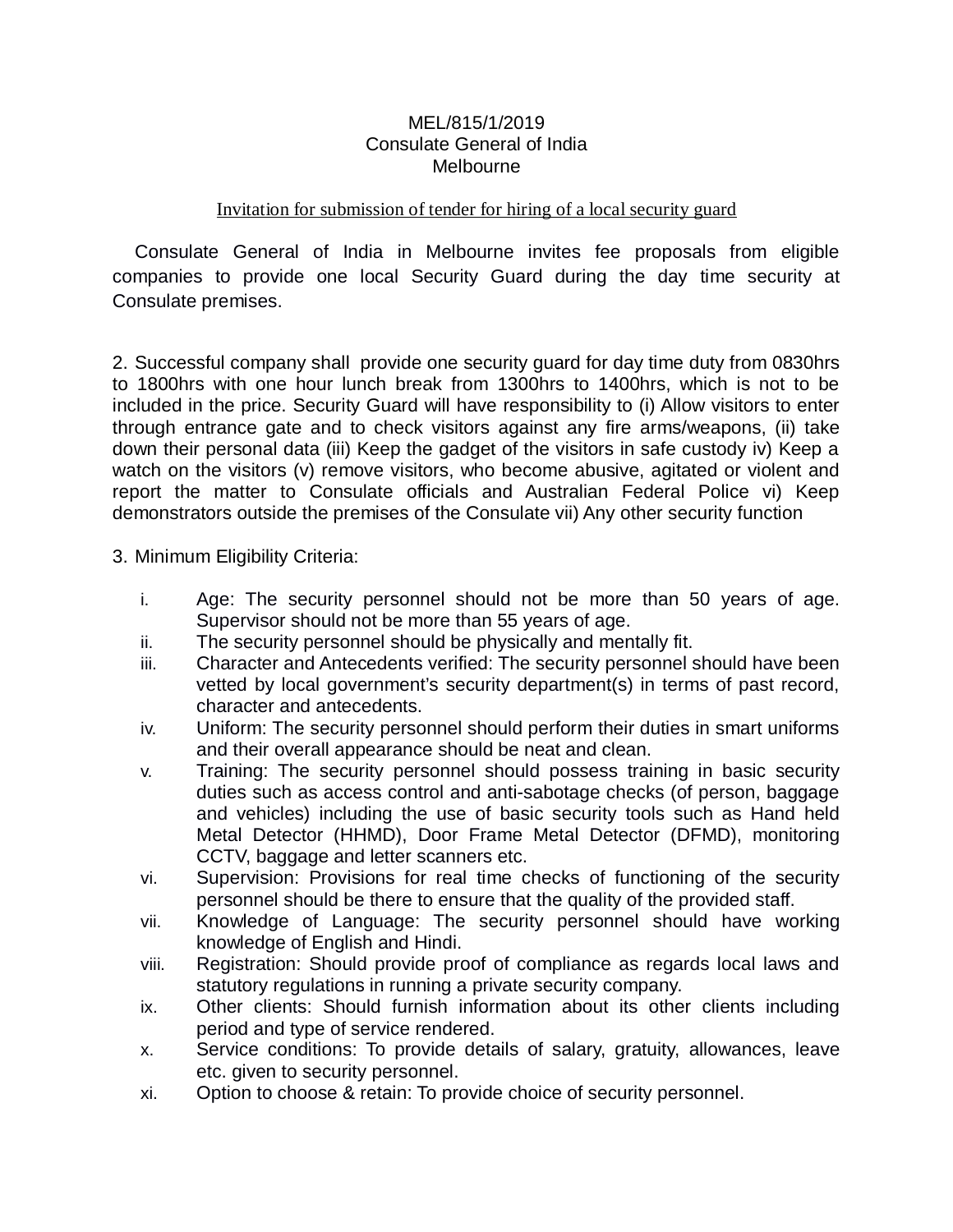- xii. Rotation of staff: Should have sufficient security personnel on its roll so that the staff is rotated periodically.
- 4. The fee proposal is to be submitted in two parts, as outlined below:
- (i) Company Profile(As per enclosed formats)
- (ii) Financial Bid (As per enclosed formats)

5. The call for fee proposals shall close on 16.09.2020 at 5:00 PM (local time Melbourne, Australia). The completed fee proposals should be submitted/sent in a closed cover marked on 'Bid for provision of Security Guard' to:

Head of Chancery Consulate General of India in Melbourne 344 St. Kilda Road, Melbourne, VIC 3000 Melbourne Tel: +61-3-96825219

6. Consulate General of India in Melbourne shall not be responsible for any postal delays. Companies must ensure that their fee proposal is received at the Consulate before closing time on 16.09.2020

7. A Fee Proposal Evaluation Committee shall open all submissions on 17.09.2020.

8. Payments made by Consulate General of India in Melbourne shall always be upon completion of works and not in advance. Payments shall be made in the form of A\$ denominated cheques payable in Melbourne.

9. The Consulate General of India, Melbourne reserves its right to reject the tender bids received and to suspend or terminate the bid proceedings without giving any reason.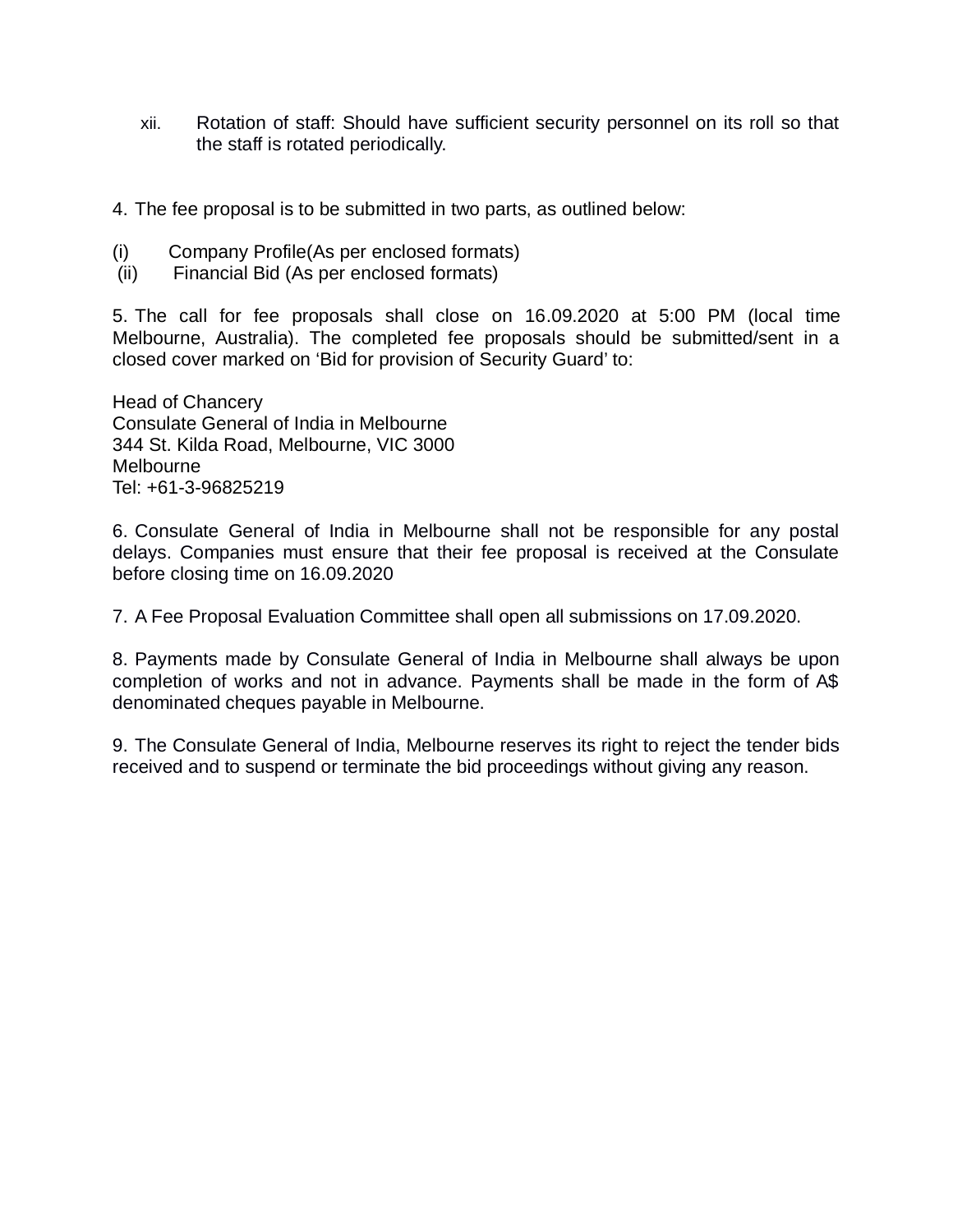## MEL/815/1/2019

# Company Profile

| 1. | Name of Company                                                                                                              |  |
|----|------------------------------------------------------------------------------------------------------------------------------|--|
| 2. | Registered address                                                                                                           |  |
| 3. | <b>Phone Number</b>                                                                                                          |  |
| 4. | Fax Number                                                                                                                   |  |
| 5. | E-mail ID                                                                                                                    |  |
| 6. | Name & Contact details of firms<br>for which similar Security Work<br>has been done                                          |  |
| 7. | Details of technical capabilities<br>including the total number of<br>security work force under<br>deployment with their age |  |
| 8. | Details of Registration of<br>company/ License for providing<br>the services                                                 |  |
| 9. | Details of character and<br>antecedents verified                                                                             |  |
| 10 | Details of training of security<br>personnel                                                                                 |  |
| 11 | Knowledge of languages                                                                                                       |  |
| 12 | Details of service conditions                                                                                                |  |